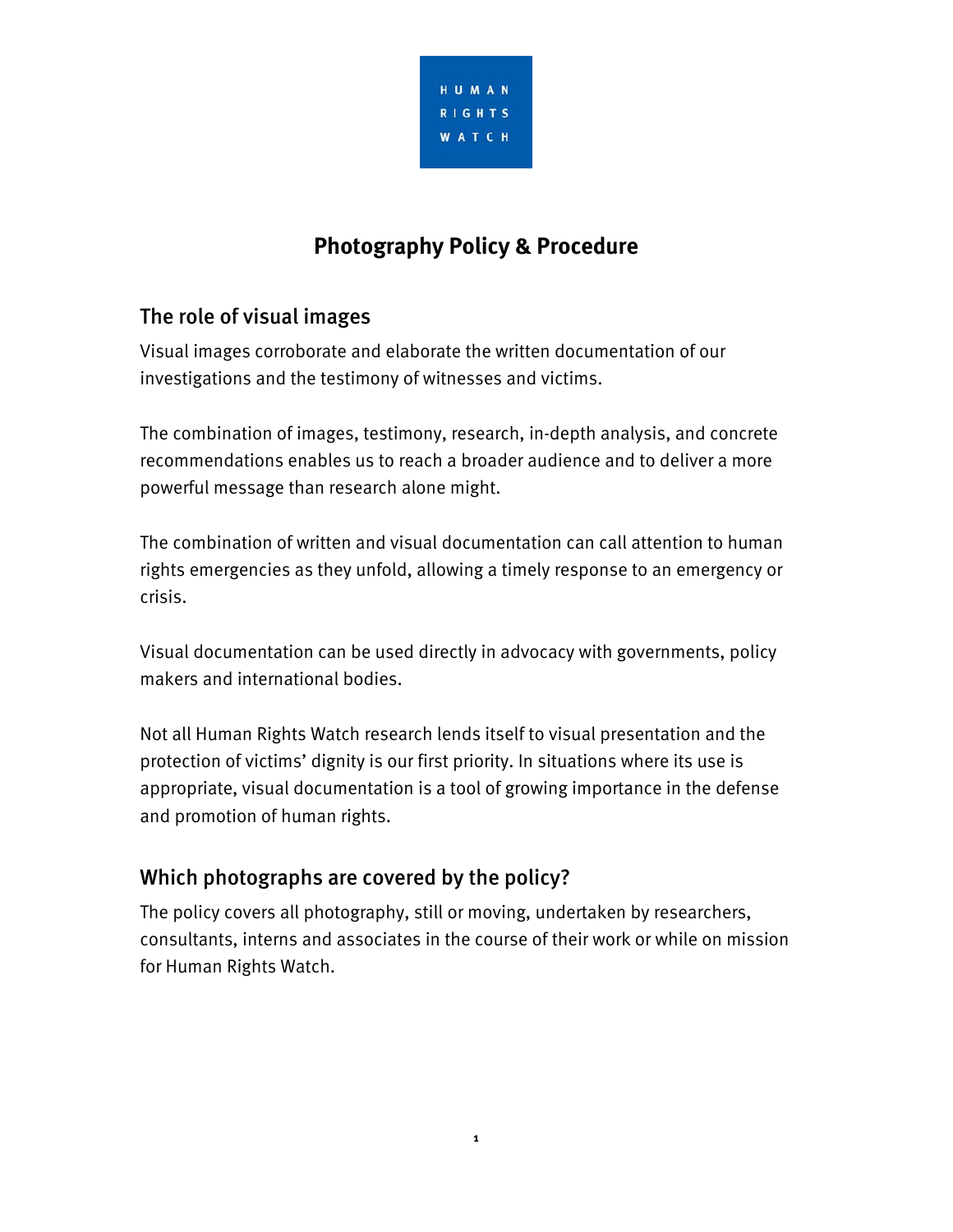Photographs that are sourced from third parties for use in conjunction with Human Rights Watch work are also covered by this policy and the policy will guide the selection of such materials.

#### Photography Policy

- 1. The use of photographs in our publications is encouraged. In deciding whether to use a photograph, communications and legal will take into consideration whether the photograph furthers the public interest and the impact upon the interests of those depicted, including their personal security.
- 2. Photographs taken by any staff (including consultants, fellows and interns) in the course of their work for Human Rights Watch or while on mission for Human Rights Watch are property of the organization. Digital images of pictures used in our publications must be kept on file, and must include an accurate description of the images, including time and place the photograph was taken, what is depicted, and any permissions if applicable.
- 3. Under U.S. law, photos taken in public places are generally considered "newsworthy" and do not require the consent of the subjects. (This is not necessarily true elsewhere.) However, whenever we take or use photographs, we are respectful of our subjects' wishes and privacy. We will make efforts to do so in a way that is sensitive and respectful of their human dignity. Wherever feasible, we obtain advance permission, preferably in writing, to take and use photographs of persons, especially when we are taking such pictures in a non-public setting (e.g. a home, office, prison, hospital, etc.), and briefly explain to subjects how the photograph might be used.
- 4. The above considerations apply with particular force to pictures of minors, incompetents, or others who are not in a position to protect their own interests.
- 5. We accurately describe the photographic images we use, avoid alterations that materially distort what the photograph represents, and ensure that the context in which they are presented does not cast a misleading impression as to what they depict.
- 6. We normally use photographs taken by others only with a written agreement. Wherever possible, our agreements should cover any uses (not just newsrelated uses) and multiple publications of the image in question, without time limitation, and such agreements must be kept on file. We appropriately credit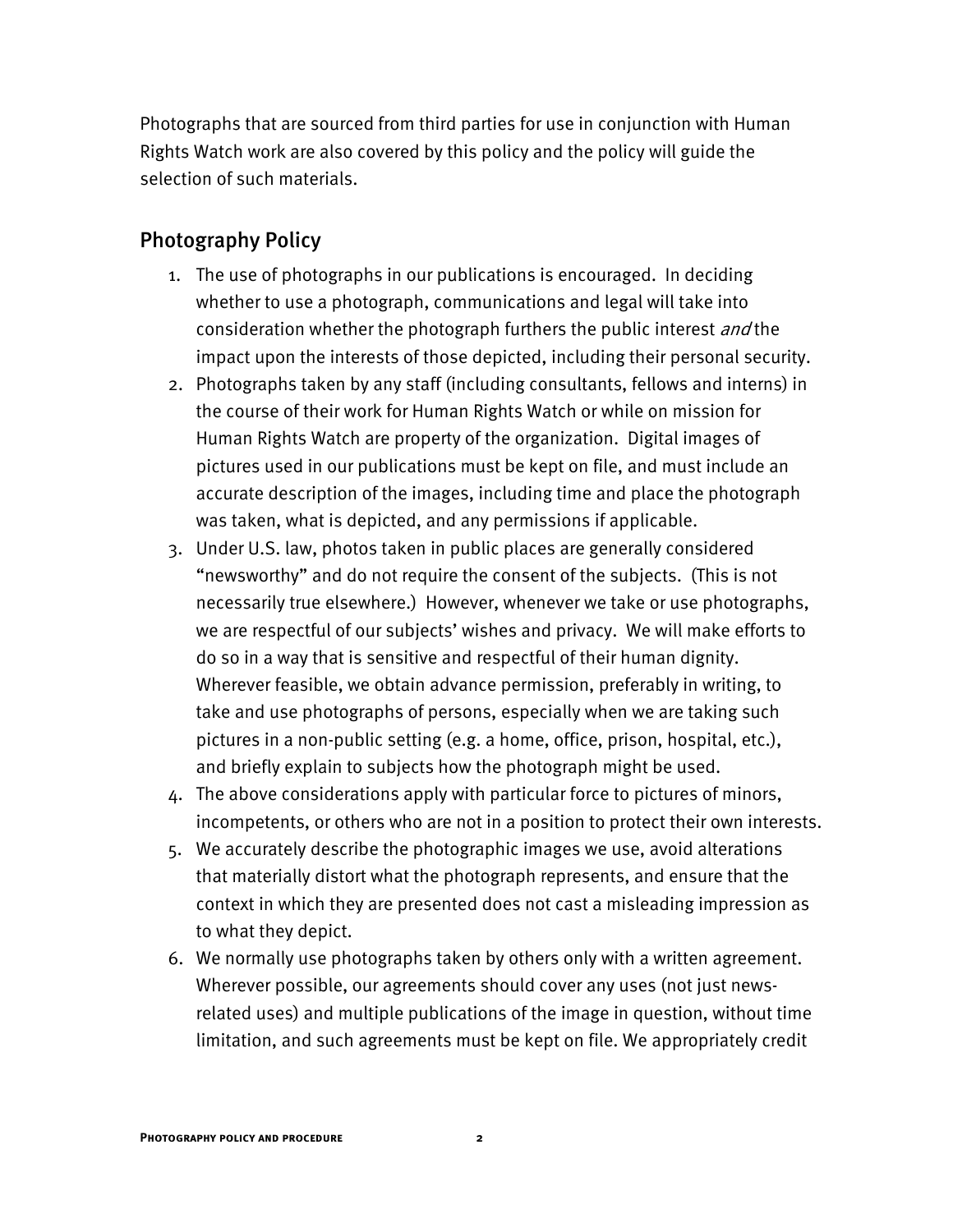photographs we use. (See Image Technical Specifications for further details on copyright and credits http://embargo.hrw.org/style/6.htm#\_Toc144200132.)

- 7. Photographs and captions used in reports must be approved by program and publications. Legal must review any photographs that are used for non-news purposes (e.g., solicitations, promotions, etc.) or pictures of minors and mentally disabled or otherwise incompetent persons that lack the written permission of a parent or other legal guardian, or any photographs that raise questions as to legality or propriety of their taking or use. The Reporters Committee for Freedom of the Press has produced a useful brief guide to such issues; it is below and available at http://www.rcfp.org/photoguide/ninekeys.html .
- 8. Photographs and images that are the property of Human Rights Watch cannot be given to other organizations for use without a written agreement. The appropriate information for this can be found at: www.hrw.org/about/faq/permissions.htm For further details, see Use of Human Rights Watch's Work by Third Parties below.

## Photographers' Guide to Privacy from The Reporters Committee for Freedom of the Press

## *9 Keys to Avoiding Invasion of Privacy Suits*

[This is based on U.S. law only. The law and practice in other areas may be different.]

The best hedge against invasion of privacy suits is knowledge of the law in the jurisdiction in which the photograph or videotape is shot and published or broadcast. However, the line between journalism that is protected by the First Amendment and state law, and journalism that creates liability for invasion of privacy, is rarely clear. Before taking or publishing a questionable picture, a photojournalist might want to consider several factors:

- Generally, what can be seen from public view can be photographed without legal repercussions. Photographs taken in private places require consent.
- Even if people are photographed in public, beware of the context in which the picture is placed (such as an innocuous photo of recognizable teen-agers in a story about the rise of teen violence). Use caution when utilizing file footage or photographs to illustrate negative stories. Special effects can be used to render the subjects unidentifiable.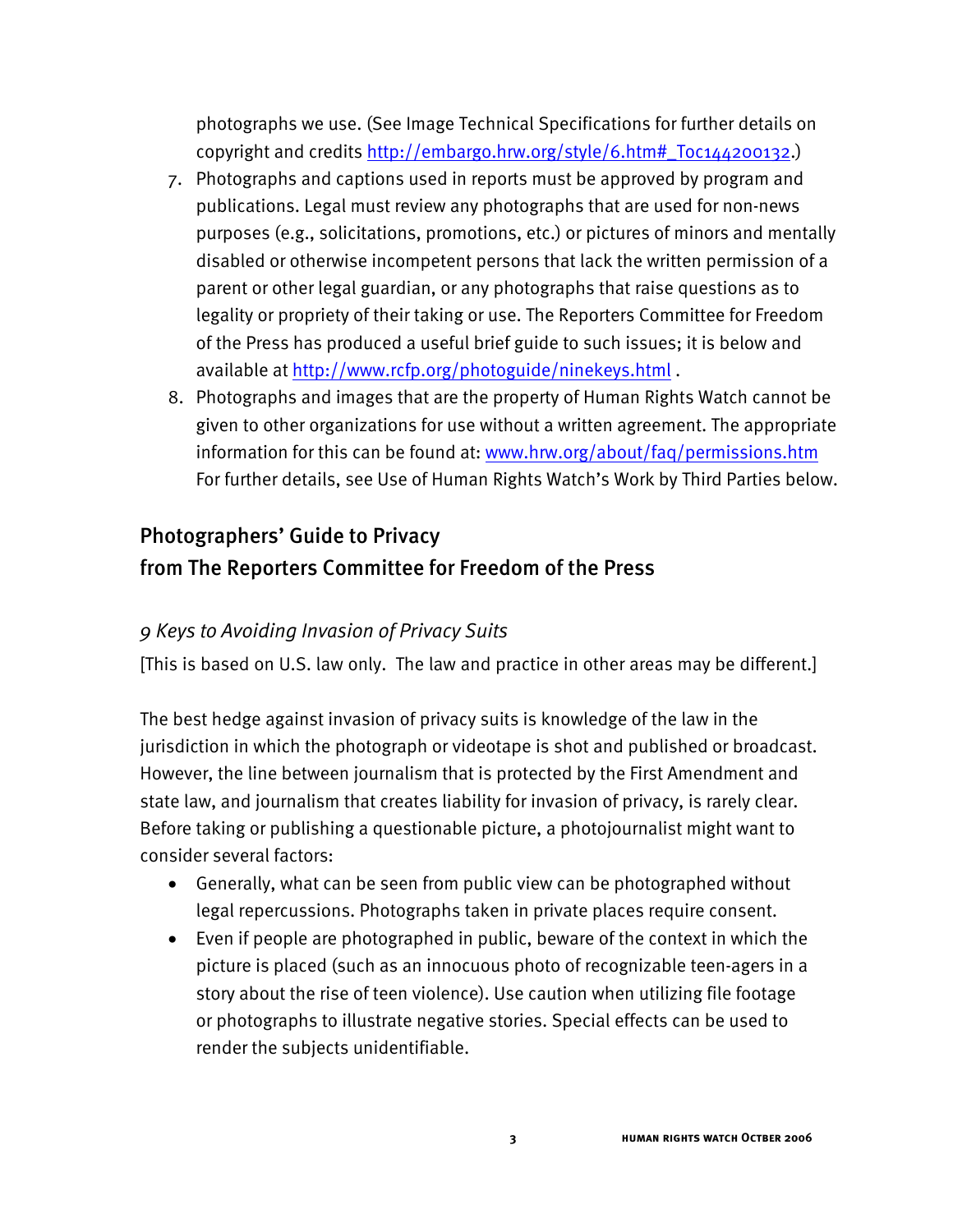- If consent is required, it must be obtained from someone who can validly give it. For example, permission from a child or mentally handicapped person may not be valid, and a tenant may not be authorized to permit photographs of parts of the building not rented by the tenant.
- Consent to enter a home may not be consent to photograph it. Consent exceeded can be the same as no consent at all.
- Although oral consent may protect the press from liability for invasion of privacy, written consent is more likely to foreclose the possibility of a lawsuit. However, a subjects subsequent withdrawal of consent does not bar the publication of the photograph. It simply means that the journalist may not assert consent as a defense if the subject later files suit. In some states the commercial use of a photograph requires prior written consent.
- Permission from a police department to accompany officers who legally enter private property may not immunize journalists from invasion of privacy suits. In most states, authorities may deny photographers access to crime scenes and disaster areas.
- Public officials and public figures, and people who become involved in events of public interest, have less right to privacy than do private persons.
- In some states, using hidden cameras, or audio taping people without their consent, may invite criminal or civil penalties.
- A photograph may intrude into a person's seclusion without being published. Intrusion can occur as soon as the image is taken.

Privacy laws vary widely from state to state, and the law often is unclear within a given state. If in doubt about a situation, a call to a media lawyer or to the Reporters Committee may help you assess the risk.

## Photography by Third Parties

Human Rights Watch occasionally contracts with assigned photographers and photo agencies to accompany researchers on missions. Wherever possible, written agreements, which must be kept on file, should cover any uses (not just newsrelated uses) and multiple publications of the image in question, without time limitation. Examples of such contracts can be obtained from the legal department.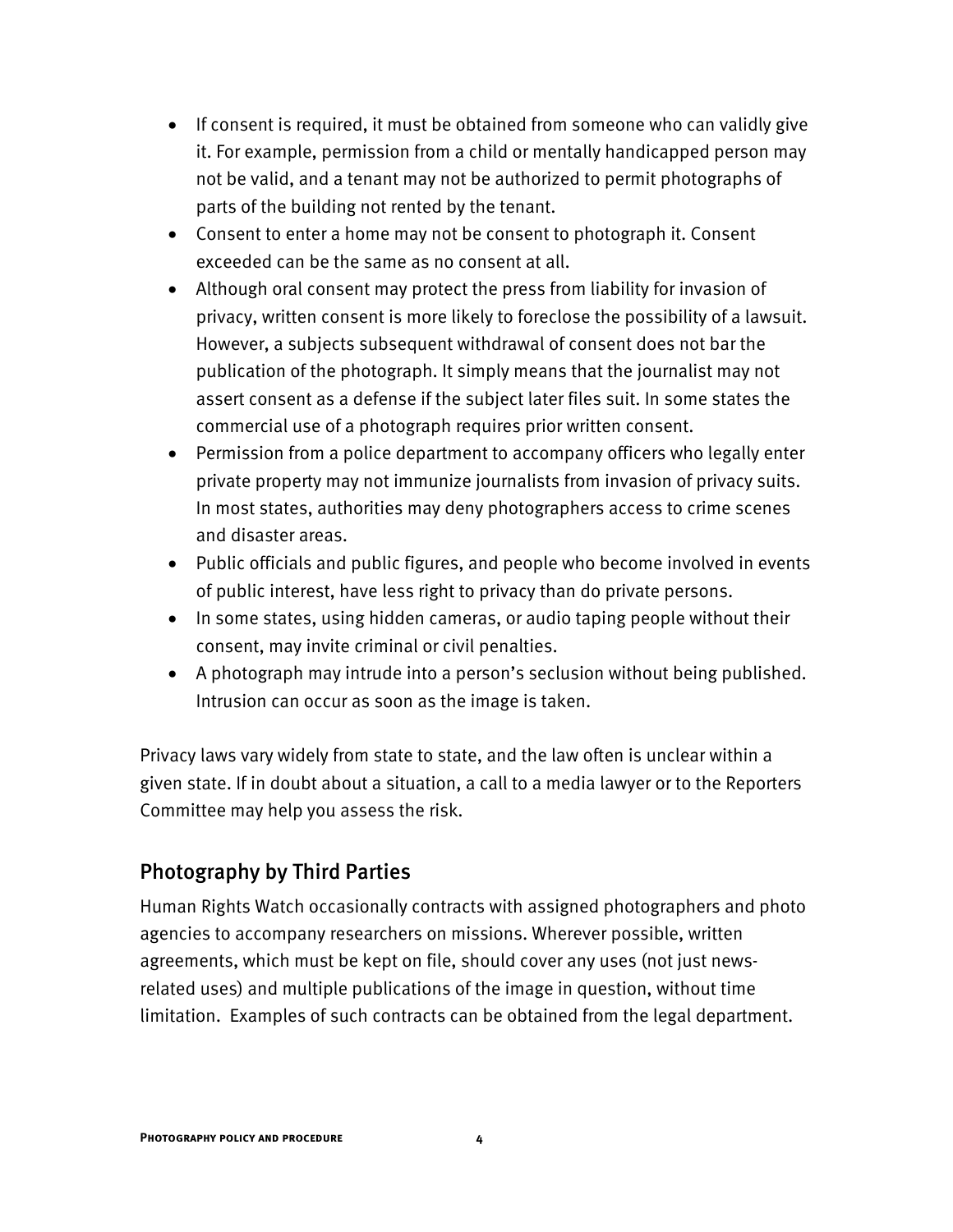All new contracts must be reviewed, in advance, by the legal department and signed by the communications department.

Use of photographs from assigned photographers and third parties must be covered by a copyright release form.

Human Rights Watch Photography Permissions form can be obtained from http://embargo.hrw.org/style/6.htm#\_Toc144200128 For more information, see also Image Technical Specifications http://embargo.hrw.org/style/6.htm#\_Toc144200132

Photographs purchased from third parties must have the approval of the publications director and the creative director. (See Image Technical Specifications for further details http://embargo.hrw.org/style/6.htm#\_Toc144200132.)

Permission for Use is normally negotiated by the Creative Director or Publications Director. If there is an instance of negotiating for a photograph from a non-professional photographer, the Human Rights Watch Photograph Copyright Release form can be used with prior permission from the legal office.

## Use of Human Rights Watch Work by Third Parties

Photographs and images that are the property of Human Rights Watch cannot be given to other organizations for use without a written agreement. The appropriate information for this can be found at: www.hrw.org/about/faq/permissions.htm Human Rights Watch requires an email to permissions@hrw.org that includes:

- The Publisher/Sponsoring Organization, and the Director of the project
- Title and author of the project
- Title, year and section or pages of the Human Rights Watch materials for which permission is sought
- The geographical regions in which you would like to distribute the Human Rights Watch materials
- Whether the Human Rights Watch materials would appear online, and, if so, the URL at which the Human Rights Watch materials would appear